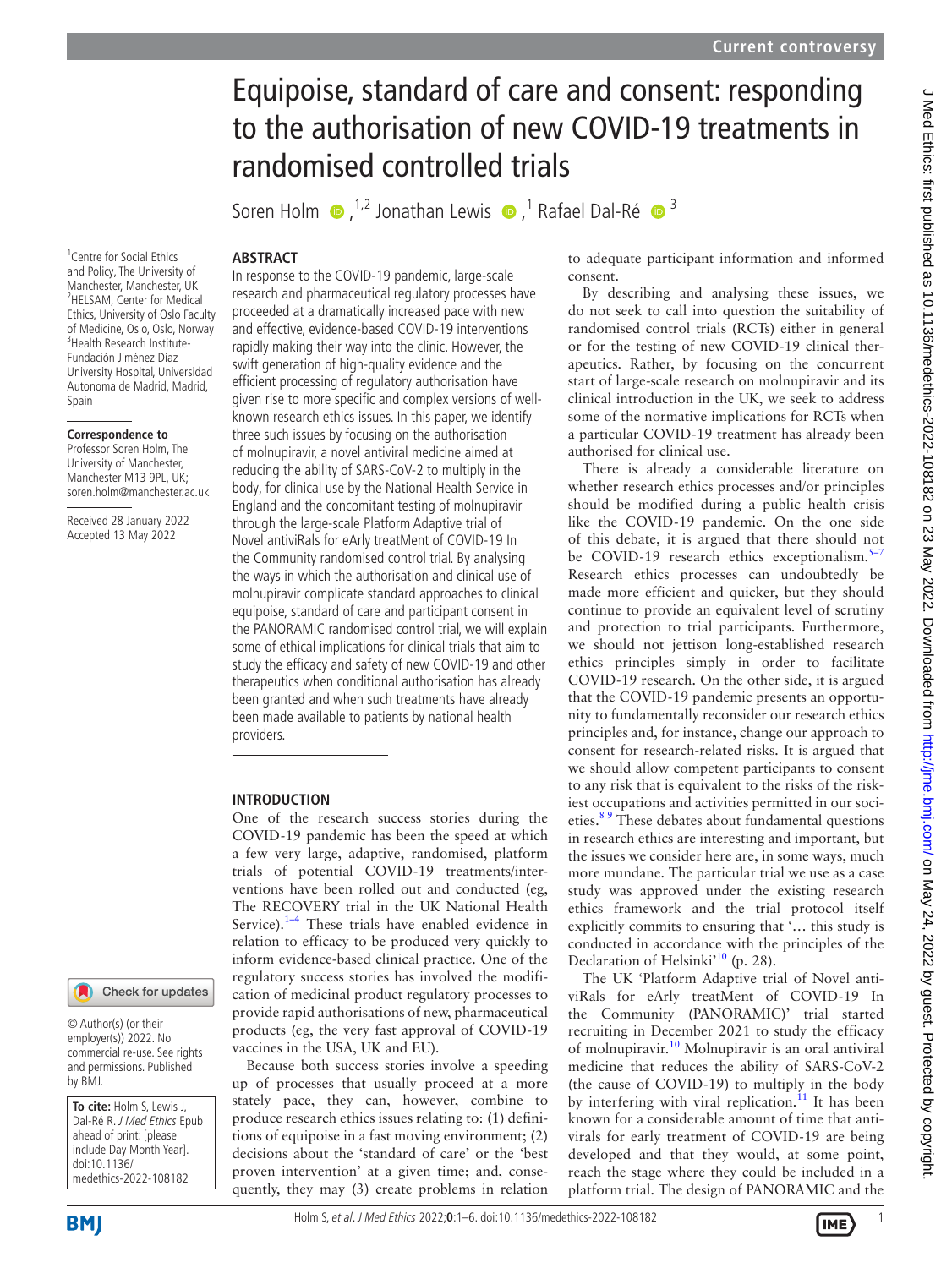# <span id="page-1-0"></span>**Table 1** Comparison of selection criteria

# **PANORAMIC inclusion criteria NHS (England) prescription criteria MOVe-OUT inclusion criteria**

Participant is able and willing to provide informed consent, or their legal representative is willing to provide informed consent; and

symptoms attributable to COVID-19 started within the past 5 days and ongoing; and

a positive PCR SARS-CoV-2 test; and

aged ≥50 years; or

aged 18–49 years with one of the following known underlying chronic health conditions considered to make them clinically vulnerable:

- ► Chronic respiratory disease (including chronic obstructive pulmonary disease (COPD), cystic fibrosis and asthma requiring at least daily use of preventative and/or reliever medication).
- ► Chronic heart or vascular disease.<br>► Chronic kidney disease.
- Chronic kidney disease.
- ► Chronic liver disease.
- ► Chronic neurological disease (including dementia, stroke and epilepsy).
- Severe and profound learning disability.
- ► Down's syndrome.

► Diabetes mellitus (type or type II).

- Immunosuppression: primary (eg, inherited immune disorders resulting from genetic mutations, usually present at birth and diagnosed in childhood) or secondary due to disease or treatment (eg, sickle cell, HIV, cancer and chemotherapy).
- Solid organ, bone marrow and stem cell transplant recipients.
- Morbid obesity (BMI > 35).
- Severe mental illness.
- Care home resident.
- ► Judged by recruiting clinician or research nurse (registered medical practitioner or trained study nurse) to be clinically vulnerable.

#### **PANORAMIC exclusion criteria MOVe-OUT exclusion criteria**

- Patient currently admitted to hospital (inpatient).
- Previous randomisation in the PANORAMIC trial.
- ► Currently participating in a clinical trial of a therapeutic agent for acute COVID-19.
- Additional exclusions specific to each intervention arm, if any, as listed in the Intervention Specific Appendice of currently open trial arms.

# Age ≥12 years; and

positive PCR test; and

at highest risk of getting seriously ill. This includes some people who have:

- ► Down's syndrome.
- ► A rare condition affecting the brain or nerves (including multiple sclerosis, motor neuron disease, Huntington's disease or myasthenia gravis).
- ► Sickle cell disease
- ► Certain types of cancer.
- ► HIV or AIDS.
- ► A severe liver condition (such as cirrhosis).<br>► Chronic kidney disease stage 4 or 5.
- ► Chronic kidney disease stage 4 or 5.
- Had an organ transplant.
- ► Certain autoimmune or inflammatory conditions (such as rheumatoid arthritis or inflammatory bowel disease).
- ► A condition or treatment that makes you more likely to get infections.
- Had certain types of chemotherapy in the last 12 months.
- Had radiotherapy in the last 6 months.
- A doctor or specialist will confirm if you are eligible for treatment.

Non-hospitalised adults with mild or moderate COVID-19 were eligible.

- Key inclusion criteria at randomisation were:<br> $SARS-COV-2$  infection that had been lab
	- SARS-CoV-2 infection that had been laboratory confirmed no more than 5 days earlier.
- ► Onset of signs or symptoms no more than 5 days earlier.
- ► At least one sign or symptom of COVID-19 and At least one risk factor for development of severe illness from
- COVID-19: Age >60 years.
- ► Active cancer.
- ► Chronic kidney disease.
- ► Chronic obstructive pulmonary disease.
- Obesity, defined by a BMI  $\geq$ 30.
- Serious heart conditions (heart failure, coronary artery disease or cardiomyopathies).
- ► Diabetes mellitus.

- ► An anticipated need for hospitalisation for COVID-19 within the next 48 hours.
	- dialysis or estimated glomerular filtration rate less than 30 mL per minute per 1.73 m<sup>2</sup>.
- ► Pregnancy.
- Unwillingness to use contraception during the intervention period and for at least 4 days after completion of the regimen severe neutropenia (absolute neutrophil count of <500 per millilitre).
- Platelet count below 100 000 per microlitre.
- SARS-CoV-2 vaccination

BMI, body mass index; NHS, National Health Service; PANORAMIC, Platform Adaptive trial of Novel antiviRals for eArly treatMent of COVID-19 In the Community.

ethical approval of the platform trial itself were, therefore, not conducted under any particular time pressure.

PANORAMIC recruits mild-to-moderate COVID-19 patients in the community who are at increased risk of severe illness and hospitalisation on the basis that they present with at least one of the specified conditions that make them clinically vulnerable ([table](#page-1-0) 1).[10](#page-5-3) It randomises participants to either the 'Usual Care' group or the 'Usual Care+Intervention' group. 'Usual Care' is defined as 'the currently recommended treatment delivered by responsible clinicians'[10](#page-5-3) (p. 10). The content of 'Usual Care' is not specified in the trial protocol as recommended treatments may change and will be tailored to suit individual characteristics. 'Usual Care+Intervention' is defined as usual care plus 'novel antiviral agents (or combinations) targeting SARS-CoV-2, specified by The Antivirals Taskforce (ATF) and with capacity for sequential introduction of each treatment regimen into the trial $1^{10}$  (p. 10). PANORAMIC is designed to be able to evaluate up to three different intervention arms at the same time, and the randomisation is adaptive, allocating an equal proportion of patients recruited at a given time to each open arm. At the

time recruitment began in December 2021, 'Usual Care+Molnupiravir' was the only open intervention arm in PANORAMIC and randomisation was, therefore, 50% to each of the two arms. At the time of writing, PANORAMIC has recruited and randomised more than 5000 participants.

Molnupiravir was given conditional marketing authorisation by the Medicines and Healthcare products Regulatory Agency (MHRA) in November 2021 with the indication 'treatment of mild to moderate coronavirus disease 2019 (COVID-19) in adults with a positive SARS-COV-2 diagnostic test and who have at least one risk factor for developing severe illness<sup> $12$ </sup> (s4.1). In December 2021, the National Health Service (NHS) in England issued criteria for the prescription of molnupiravir to patients in certain high-risk groups (see criteria in [table](#page-1-0) 1).<sup>i13</sup> The patients in these groups, who could be automatically identified by the NHS centrally from their care records, were sent COVID-19 PCR diagnostic kits that they can use if they develop COVID-19

i Similar decisions have been made by the NHS in Northern Ireland, Scotland, and Wales but we are focusing on England for ease of exposition.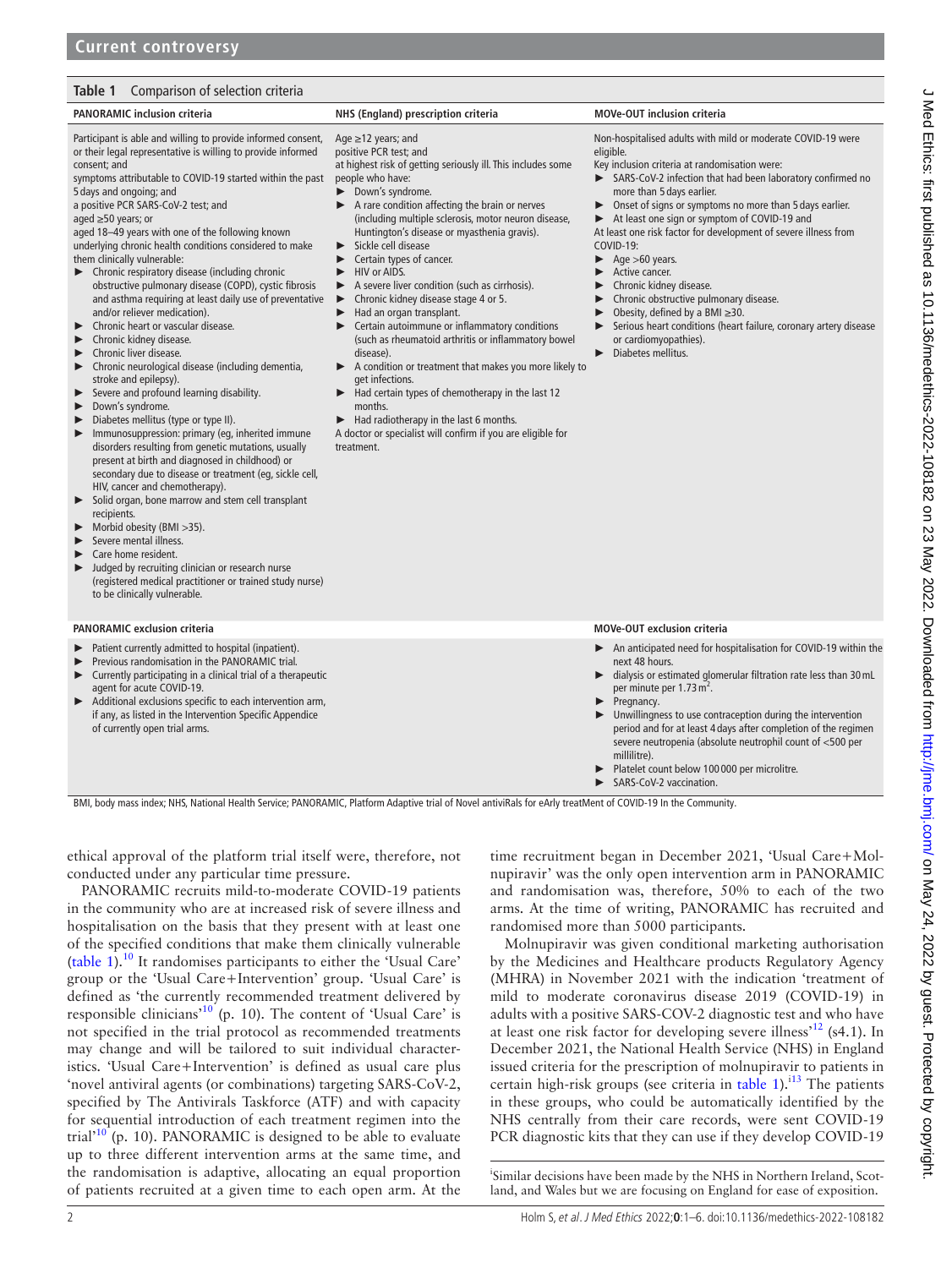symptoms in order to speed up definitive diagnosis and initiation of treatment. Other patients who have not been preidentified can still be prescribed the treatment if they fulfil the criteria, for instance if they contact their general practitioner when they experience symptoms.

The main evidentiary basis for the issuing of the conditional marketing authorisation and for the NHS criteria for prescription is the phase 2–3 'MOVe-OUT' RCT in *unvaccinated* patients who were over the age of 60 years or who had at least one speci-fied chronic health conditions [\(table](#page-1-0) 1).<sup>11</sup> The primary end points in this trial were hospitalisation and death of any cause within 29 days. The analysis showed that: '… the percentage of participants who were hospitalised or died through day 29 was lower in the molnupiravir group than in the placebo group (6.8% [48 of 709] vs 9.7% [68 of 699]; difference, −3.0percentage points; 95% CI, -5.9 to -0.1)<sup>[11](#page-5-4)</sup> (p. 509). The MOVe-OUT trial raises many interesting questions in itself, not least in relation to the difference in the effect found on the primary endpoints at the interim analysis ( $n=775$ ), where risk reduction was found to be approximately 50%, and at the final analysis  $(n=1433)$ , where risk reduction was found to be approximately 30%. Pursuing an analysis of these issues is, however, outside the scope of this paper. The following argument will proceed on the assumption that the MOVe-OUT trial provided some high-quality evidence for the efficacy of molnupiravir as an intervention in the group of patients defined by the inclusion and exclusion criteria of the trial.

# **EQUIPOISE**

It has been argued that a core element for the ethical and epistemological justification of running a RCT is that a situation of clinical equipoise obtains, where clinical equipoise is defined as 'a state of genuine uncertainty on the part of the expert community regarding the comparative therapeutic merits of each arm in a  $\mathrm{RCT}^{14}$  (p. 465). It was initially suggested that physicians who recruit to trials should be in 'personal equipoise', that is, they should be indifferent to the therapeutic value of the experimental and control treatments.<sup>15 16</sup> Others have suggested that both clinical and personal equipoise are necessary for a truly unbiased RCT. However, discussions have primarily focused on 'clinical equipoise' as a state of genuine disagreement within a community of bona fide expert practitioners.<sup>17</sup> There is a large and complex critical literature on equipoise, and it is, therefore, important to clarify that the argument in this section does not assume the strong position—supported by some commentators, including the authors of this paper—that clinical equipoise is always necessary for a trial to be ethical. However, we also do not assume that a distinction can be made between research ethics and the ethics of care such that equipoise is no longer relevant to the justification of randomisation.<sup>18</sup> Rather, our analysis does, for the sake of argument, assume a weaker claim that, in situations where the equipoise position is uncertain, there is a need for a closer scrutiny of: (1) how randomisation to a treatment known or thought by the expert community to be inferior to the established standard of care can be reconciled with the physician's duty to protect and promote the best interests of the patient<sup>19</sup>; and (2) whether the research-related risk created by the trial is acceptable.<sup>20</sup> To clarify, we are not endorsing the view that this weaker claim should over-ride the claim for clinical equipoise, that is, we are not rejecting clinical equipoise in favour of closer scrutiny of research-related risk and the conditions by which randomisation can be reconciled with a duty of care. Rather, we aim to show that, even on this weaker account

of the necessity of equipoise, the inclusion of molnupiravir in PANORAMIC raises very significant ethical questions. The simplest way of explicating the notion of 'closer scrutiny' is by drawing a parallel between: (1) standard research-related risks (ie, risks specifically caused by research procedures that are additional to the risks caused by the patient's condition and the interventions conducted under the auspices of usual care); and (2) what could be called 'randomisation risk' (ie, the risk of being randomised to an arm that is known or strongly suspected to be less effective than the clinically prescribed treatment the patient could have received if they declined trial participation (see also Fully informed consent). It is generally accepted that participants can provide informed consent to research-related risk, even though the questions of whether there should be an upper threshold for such risks and how that threshold should be defined are hotly disputed. 'Closer scrutiny' could, therefore, be understood as paying specific attention to the risk inherent in being allocated to a known or suspected inferior arm and ensuring that: (1) this randomisation risk falls below the threshold for consentable risk; and (2) that potential participants are fully informed about that risk.

To what extent and for what indications can clinical equipoise be said to exist in relation to treatment with molnupiravir after the publication of the results of the MOVe-OUT trial, the conditional marketing authorisation provided by the MHRA and the drug being made available for prescription by the health system in the jurisdiction in which the platform trial is conducted (in this case the NHS)?

It might be claimed that the decisions of the MHRA and the NHS directly indicate that clinical equipoise has been disrupted. This would, however, be a mistake. These official decisions are, in themselves, only indirect evidence of clinical equipoise. They produce no new evidence as to the efficacy of molnupiravir but merely indicate that the relevant bodies find the existing evidence at a specific moment of time sufficiently convincing to: (1) allow the drug to be prescribed to patients (MHRA); and (2) make the drug available if they meet certain requirements (NHS). It could still be possible that the clinical expert community believed molnupiravir to be of no value. There are drugs that are currently available for prescription where the clinical equipoise position suggests that they have very little or no effectiveness. It is also noteworthy that both decisions allow for the extension of the use of molnupiravir beyond those uses for which direct evidence was provided by the MOVe-OUT trial. Both decisions, for instance, make no distinction between vaccinated and unvaccinated patients, even though the trial only recruited *unvaccinated* patients. In addition, the NHS criteria include adolescents between 12 and 17 years old, a group that was excluded from the trial, as well as those adults with underlying chronic health conditions not studied in the MOVe-OUT trial unless they happened to have been included as a result of being over the age of 60 years. Even though decisions made by regulators or by healthcare systems are not direct evidence of equipoise in themselves, they may influence clinical equipoise. For instance, since some members of the expert community may be aware that their own view is only based on partial knowledge of the available evidence, they may perceive these decisions as being based on a search for and synthesis of *all* the available evidence.

It seems reasonable to assume that the original position in the relevant clinical community was one of equipoise in relation to molnupiravir and that expert members of the community only started to form a view on the efficacy of the intervention as research evidence gradually became available, which pointed to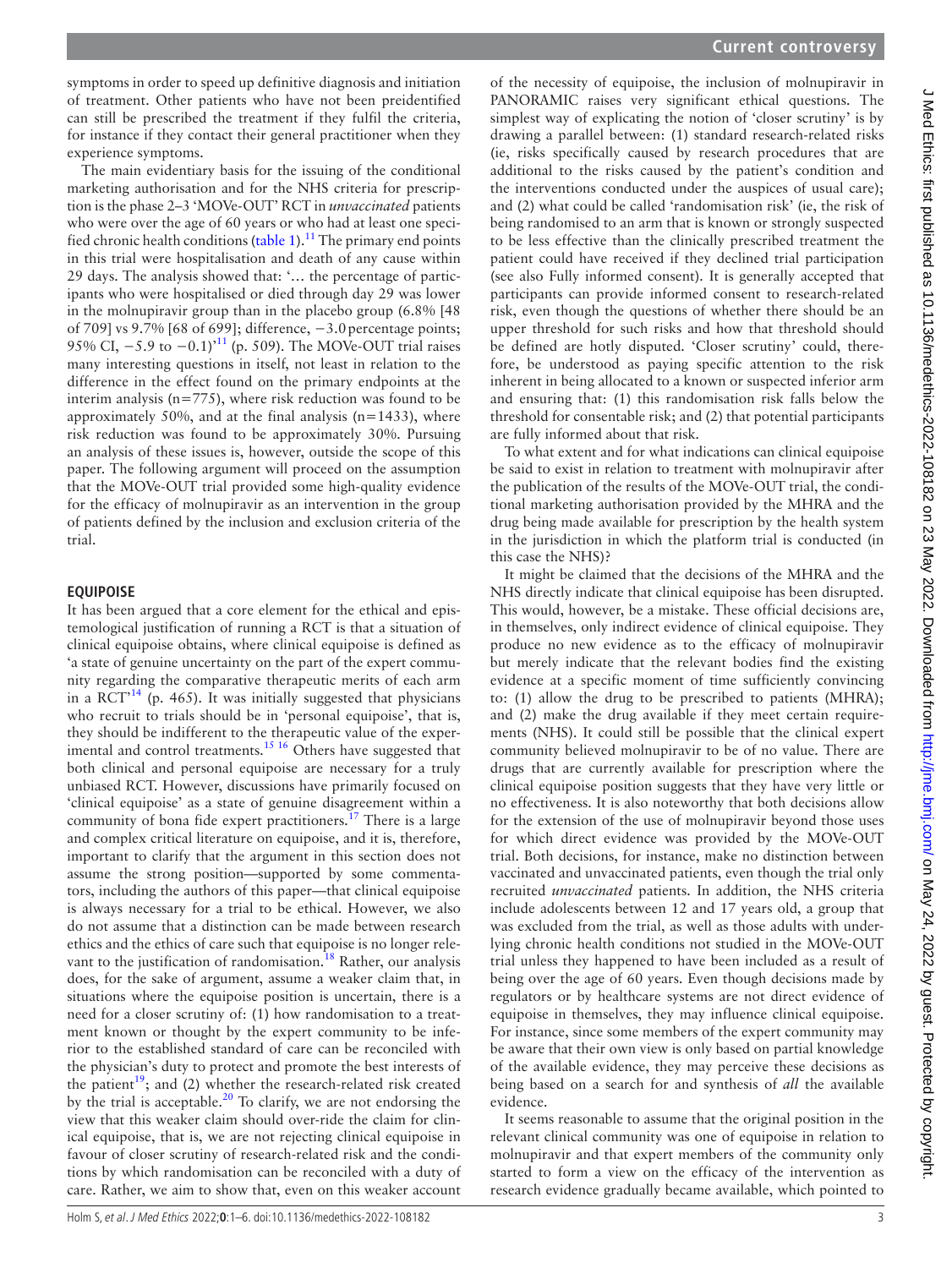molnupiravir as a potentially efficacious intervention. From an epistemological point of view, the pre-existing equipoise should be more disturbed as more and better evidence becomes available and should be more disturbed in relation to those questions where the evidence is most directly relevant.<sup>14</sup> For instance, this follows if we model the expert clinical community as consisting of a population of decision makers who update their knowledge and, therefore, decision making following a Bayesian approach. $^{21}$  $^{21}$  $^{21}$ The members of the community will access different information and their updating will, in most cases, not be perfectly Bayesian. We should, therefore, expect a distribution of views to arise. However, this does not undermine the epistemological point that, as more evidence becomes available, we should expect a predictable evolution of the equipoise positions.

At the point in time where PANORAMIC started recruitment to the molnupiravir intervention arm, the best evidence for the efficacy of molnupiravir came from the MOVe-OUT trial, which had only included unvaccinated patients who were over the age of 60 years or who had at least one of the specified chronic health conditions [\(table](#page-1-0) 1). As noted, this evidence was crucial for both the MHRA and the NHS decisions relating to molnupiravir. We should, therefore, expect the equipoise position in the community to have moved the furthest in relation to the prescription of the drug to unvaccinated patients with the specified chronic health conditions detailed in the MOVe-OUT selection criteria who are at high risk of developing severe COVID-19. It is possible—perhaps even likely—that the community had moved away from equipoise towards a position whereby molnupiravir treatment was seen as clinically indicated for this group of patients. This would not require all members of the expert community to have formed this view but would require it to be the majority view. By contrast, given that the MOVe-OUT trial did not include vaccinated individuals, clinical equipoise regarding the efficacy of molnupiravir should have, in principle, obtained for this group of patients. Nevertheless, in practice, as we have already observed, the decisions to allow the drug to be prescribed to patients and to make it available if patients meet certain requirements may have contributed to a change to the equipoise position for vaccinated patients. Therefore, there is no guarantee of a state of clinical equipoise even for vaccinated patients. Given that an empirical analysis of the state of clinical equipoise in relation to vaccinated patients is beyond the scope of this paper, the following explicitly ethical discussion, for principled reasons, focuses on the equipoise position as it relates to specifically unvaccinated patients who are recruited to the PANORAMIC trial.

If the evaluation of the state of equipoise in relation to unvaccinated patients at the relevant time is correct, or even merely plausible, then it strongly raises the question of whether unvaccinated patients who are over the age of 60 years or who have at least one of the chronic health conditions specified in the MOVe-OUT inclusion criteria should be recruited to the PANORAMIC trial at all. The absence of equipoise means that most experts believe that treatment would be to the benefit of these patients.<sup>ii</sup> However, it is important to note that this particular expert belief is fully compatible with the belief,

held by the same experts at the same time, that it would be desirable to have more and better evidence on the efficacy of molnupiravir in this group of patients. In less urgent, nonpandemic contexts, 'more and better evidence' would likely have been generated through additional phase 3 trials with slightly different patient groups before molnupiravir received marketing authorisation. However, as we acknowledged in the introduction, because the regulatory processes were (rightly) sped up to enhance access to clinical interventions in response to the pandemic, less evidence than usual was available at the point when the product became available for clinical prescription. This creates a situation where further evidence on the efficacy of molnupiravir for high-risk, unvaccinated patients that fall within the inclusion criteria of MOVe-OUT can no longer be ethically produced through placebo or 'usual care' controlled trials. If we take into account this equipoise situation on its own, then there is a principled reason to question the justifiability and permissibility of the randomisation risk for patients in this group who are recruited to the PANORAMIC trial and, as we shall discuss in the following section, to claim that PANORAMIC's duty of care to unvaccinated patients is not being adequately met.

Finally, it is worth acknowledging that the PANORAMIC trial includes unvaccinated participants with certain risk factors not covered by the MOVe-OUT trial. For these groups of patients, it is more difficult to ascertain with any certainty whether clinical equipoise existed, and whether it was already significantly disrupted when PANORAMIC started recruitment.

# **STANDARD OF CARE**

What is the standard of care or the best proven intervention at the point in time when PANORAMIC started recruitment to the molnupiravir intervention arm?

This question can be interpreted as either an epistemological question or a pragmatic question. The epistemological question about the standard of care is roughly equivalent to the question of the existence of equipoise in the whole clinical community combined with the intervention in question having successfully negotiated the clinical translation gap. We have discussed the epistemological issues involved in interpreting the state of evidence following the MOVe-OUT trial in the preceding section of the paper, so we will primarily consider the pragmatic question here. In the research ethics literature, there is a considerable body of argument that interprets the standard of care as roughly the treatments and interventions that patients in a particular healthcare system can routinely access, even if those treatments and interventions are known not to be the best available.<sup>[23–25](#page-5-15)</sup> This understanding is, for instance, the basis for the argument that if interventions that are routinely available in high-income countries are not available to potential participants in low-income countries, then it is acceptable to run placebocontrolled trials with those interventions in low-income countries. If, for the sake of argument, we accept this interpretation of the standard of care, then the standard of care in England is minimally defined by the interventions that are provided by the NHS. In the present context, this means that molnupiravir treatment for anyone who falls within the NHS criteria [\(table](#page-1-0) 1) is the standard of care or the best proven treatment.

This creates a problem for PANORAMIC given that the investigators declared in the protocol that they would comply with the principles of the Declaration of Helsinki<sup>10</sup> (p. 28). According to Article 33 of the Declaration:

<sup>&</sup>lt;sup>ii</sup>If the physician treating the patient believed this, recruiting the patient to the study might be a contravention of Article 14 of the Declaration of Helsinki: "Physicians who combine medical research with medical care should involve their patients in research only to the extent that this is justified by its potential preventive, diagnostic or therapeutic value and if the physician has good reason to believe that participation in the research study will not adversely affect the health of the patients who serve as research subjects".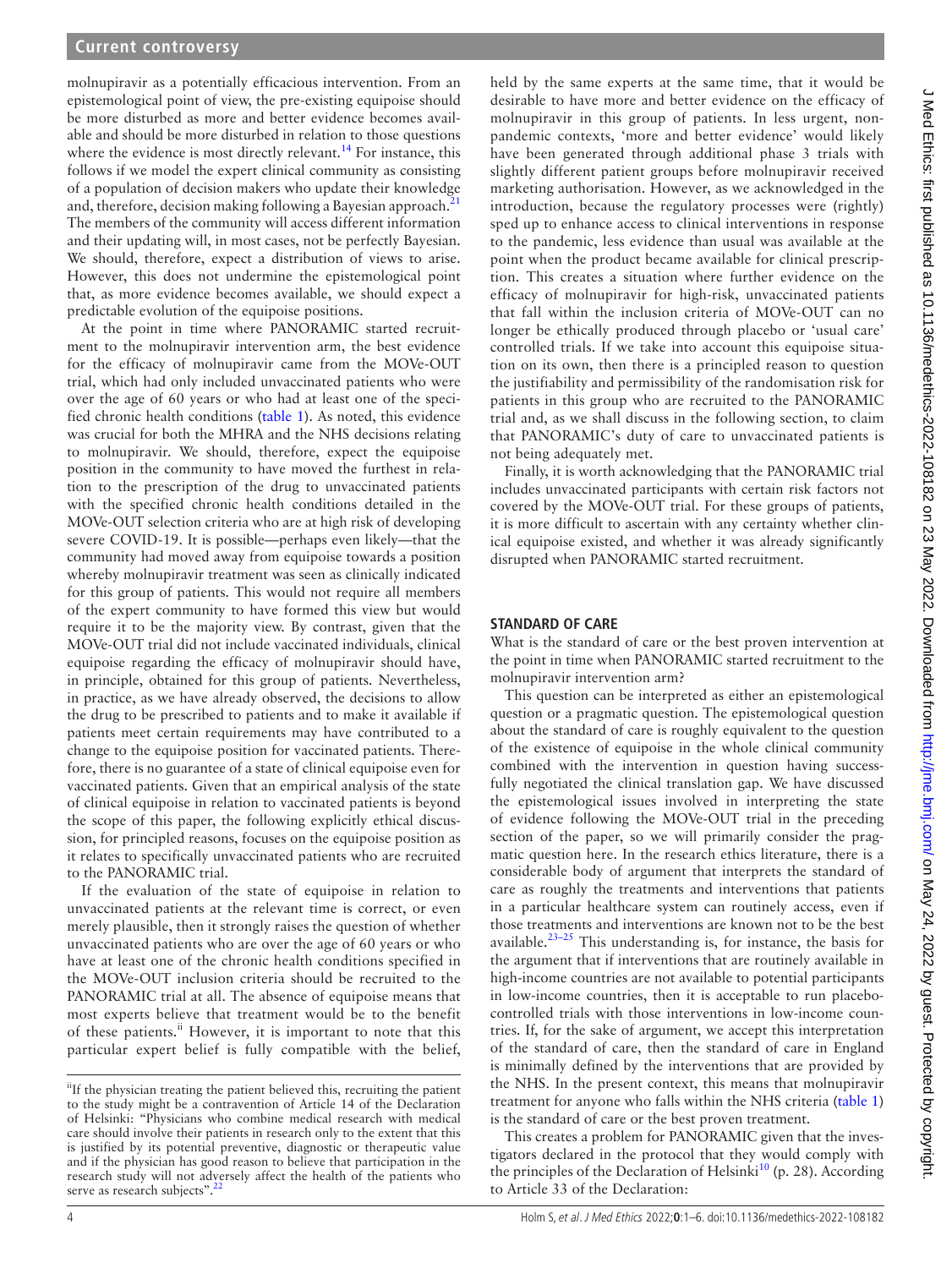The benefits, risks, burdens and effectiveness of a new intervention must be tested against those of the best proven intervention(s), except in the following circumstances:

Where no proven intervention exists, the use of placebo, or no intervention, is acceptable; or

Where for compelling and scientifically sound methodological reasons the use of any intervention less effective than the best proven one, the use of placebo, or no intervention is necessary to determine the efficacy or safety of an intervention and the patients who receive any intervention less effective than the best proven one, placebo, or no intervention will not be subject to additional risks of serious or irreversible harm as a result of not receiving the best proven intervention.

Extreme care must be taken to avoid abuse of this option. $^{22}$  $^{22}$  $^{22}$ 

It is important to note that this research ethics issue, which is based on a pragmatic understanding of standard of care as defined by availability, primarily arises because recruitment to the PANORAMIC trial takes place at a time when the intervention, molnupiravir is, in principle, already available to potential participants who fulfil the NHS requirements. Indeed, given that there is an element of general practitioner discretion allowed by the NHS in determining whether a patient is eligible to access molnupiravir (on the basis that they are deemed to be 'at highest risk of getting seriously ill from COVID-19'), $^{12}$  then, in practice, all potential PANORAMIC participants could access the standard of care treatment through the NHS.

It might be argued on the basis of the equipoise considerations above that there are 'compelling and scientifically sound methodological reasons' for generating further evidence by including molnupiravir in the interventions evaluated by PANORAMIC and that PANORAMIC is, therefore, compliant with the Declaration of Helsinki in the sense that it falls within the exception defined in Article 33. The compelling reason could either be the need for more evidence in general, or the need for evidence in relation to groups not included in MOVe-OUT but included in PANORAMIC, or a combination of the two. This argument seems to be undermined by the fact that the Article 33 exception only applies if patients in the non-intervention arm 'will not be subject to additional risks of serious or irreversible harm'. In the absence of other evidence, we should accept that the MOVe-OUT estimate of efficacy applies directly to those participants in PANORAMIC who fall within the MOVe-OUT selection criteria. In addition, we should accept that for other groups included in PANORAMIC, we have little evidence to predict whether they are likely to have a higher or lower efficacy and that our best estimate is, therefore, the MOVe-OUT estimate for them as well. This entails that being randomised to the nonintervention arm (when they could access molnupiravir through the NHS) subjects the participants to an additional risk of severe COVID-19 with hospitalisation or death of, on average, three percentage points, which seems like a serious harm. This would entail that PANORAMIC contravenes the Declaration of Helsinki.

The issue identified here may be further exacerbated since there is a possible argument that a more expansive account of standard of care should be applied and that the standard of care should be defined as any intervention that has received conditional marketing authorisation by the competent national regulator. On this understanding, molnupiravir would count as the standard of care for everyone in the UK who falls within the PANORAMIC selection criteria, including those whose increased risk is only caused by having age  $\geq 50$  years as a risk factor.

# **FULLY INFORMED CONSENT**

As outlined in the introduction, molnupiravir is available in England to certain patient groups on the basis of clinical indication, and these patient groups overlap substantially or, in practice, completely with the group defined by the inclusion and exclusion criteria of PANORAMIC [\(table](#page-1-0) 1). This raises the questions of: (1) whether potential participants in the PANORAMIC study should be informed by the investigators in the participant information sheet or reminded about the clinical availability of molnupiravir as part of the recruitment process to the trial; and (2) whether the validity of consent is affected if they are not informed or reminded.

If they consent to participation in the trial, then the patients who are both eligible for recruitment to PANORAMIC and eligible to get a clinical prescription of molnupiravir run a 50% risk of not getting molnupiravir by being allocated to the 'Usual Care' only arm. If they do not consent to participate, then they can access molnupiravir if either: (A) they remember that they are eligible because they have been preidentified as being in the high-risk group and contacted by the NHS or (B) their physician knows/realises that they are eligible based on their risk profile. Therefore, potential participants in this overlap group have a choice between either accessing molnupiravir through the NHS (with certainty) or participating in the trial and having a 50% risk of not receiving treatment with molnupiravir.

In terms of the 50% risk of not getting molnupiravir by being allocated to the 'Usual Care' only arm, it might be argued that potential participants should be allowed to make the choice and consent to trial participation because this risk is of the type and magnitude that falls below whatever threshold we set for allowable research risk. Let us accept this for the sake of argument. It still leaves the problem that participants can only make this choice and voluntarily consent to assume the risk if they have knowledge regarding the choices that are available to them. A potential participant who is not aware at the time of consent that they can access the treatment outside of the trial lacks information that one may reasonably deem to be essential for making the informed choice whether to consent or not. In order to protect and promote that patient's best interests and autonomous decision making, or to recognise the patient as a competent delib-erator of equal standing,<sup>[26](#page-5-16)</sup> this also seems to be the kind of information that a physician has a professional and ethical duty to convey to a patient. Finally, it seems to be required by the first part of Article 31 of the Declaration of Helsinki ('The physician must fully inform the patient which aspects of their care are related to the research') as well as by the first part of Article 26:

In medical research involving human subjects capable of giving informed consent, each potential subject must be adequately informed of the aims, methods, sources of funding, any possible conflicts of interest, institutional affiliations of the researcher, **the anticipated benefits and potential risks of the study** and the discomfort it may entail, post-study provisions and any other relevant aspects of the study<sup>[22](#page-5-14)</sup> (our emphasis).

In the literature that argues for the relaxation of research ethics regulation and principles during the COVID-19 pandemic, there are a number of authors who aim to justify the claim that potential participants should be allowed to consent to greater research-related risks than is currently the case (eg, in relation to SARS-CoV-2 challenge studies).<sup>8.9</sup> We are, however, not aware of any extant arguments for allowing researchers to *not* inform potential participants about known, significant risks prior to asking for their consent to participation.